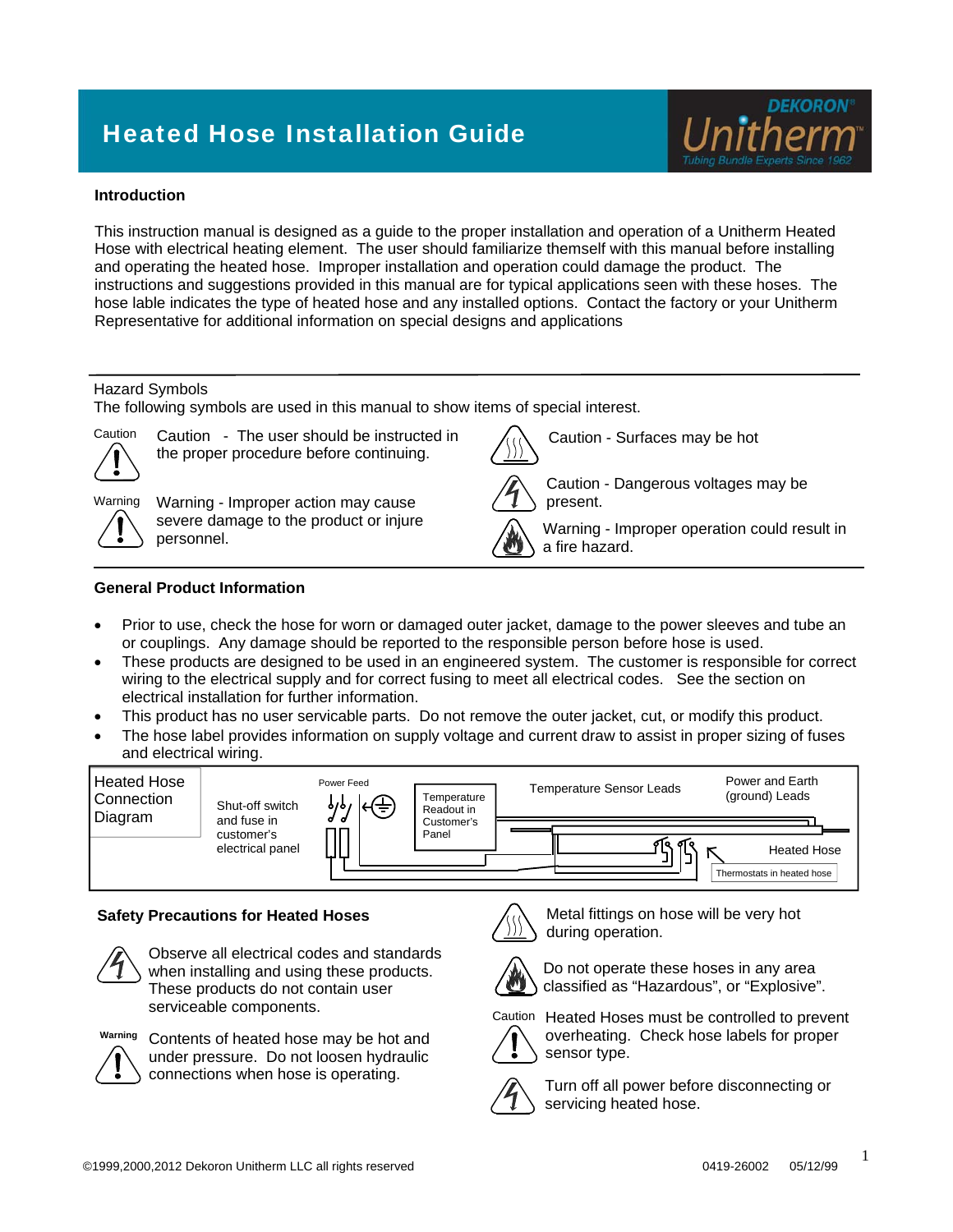## **Unpacking**

Short hoses are shipped flat, in cardboard cartons. Longer hoses are shipped on wooden reels.



Check for damage to the carton or reel before opening. Damage to the container may indicate damage to the hose. This may make the hose inoperative or unsafe. Report any damage to the carrier.

Care should be taken when removing hoses from cartons to prevent twisting or kinking the hose.

Rotate the carton or walk around the carton when removing the hose.

Reels should be placed on a freewheeling stand and paid off by hand. Do not pull the hose off the reel over the flange.



### **Installation**

It is important to understand that hoses longer than 10m (33 ft.) cannot support their own weight. These hoses should not be pulled into place, but positioned carefully.

Do not use hose couplings to pull, lift, or support the hose during installation.

The routing for heated hoses should be chosen to take advantage of existing structures and supports.



Hoses must not be routed through or near areas where the temperature exceeds  $50^{\circ}$  $C$  (120 $\textdegree$ F), such as near boilers, furnaces or steam lines, unless the hose was specifically designed for that temperature.

When installing more than one heated hose on the same support, or when routing heated hoses alongside other hoses, cables, or pipes, allow 25 mm (1 inch) space between the heated hose and the other lines to prevent overheating.

Do not bundle, coil, or overlap hose(s) during operation, and do not set items on top of a heated hose. This will also cause the hose to overheat.

If the hose is secured to a structure, use a clamp with a wide surface and do not collapse the insulation.

If the hose is used for a portable application, like a glue gun, insure that it is protected from damage from being walked on or run over.

Do not bend the hose tighter than the minimum bend radius shown on the hose label. Tight bends may damage the hose core or the electrical heater.

If a hose must be installed in a vertical run too high to be positioned by hand, a wire pulling grip can be used.

For detailed information on installation of Unitherm Heated Hose bundles in industrial plants, see Unitherm drawing 0419-26000.

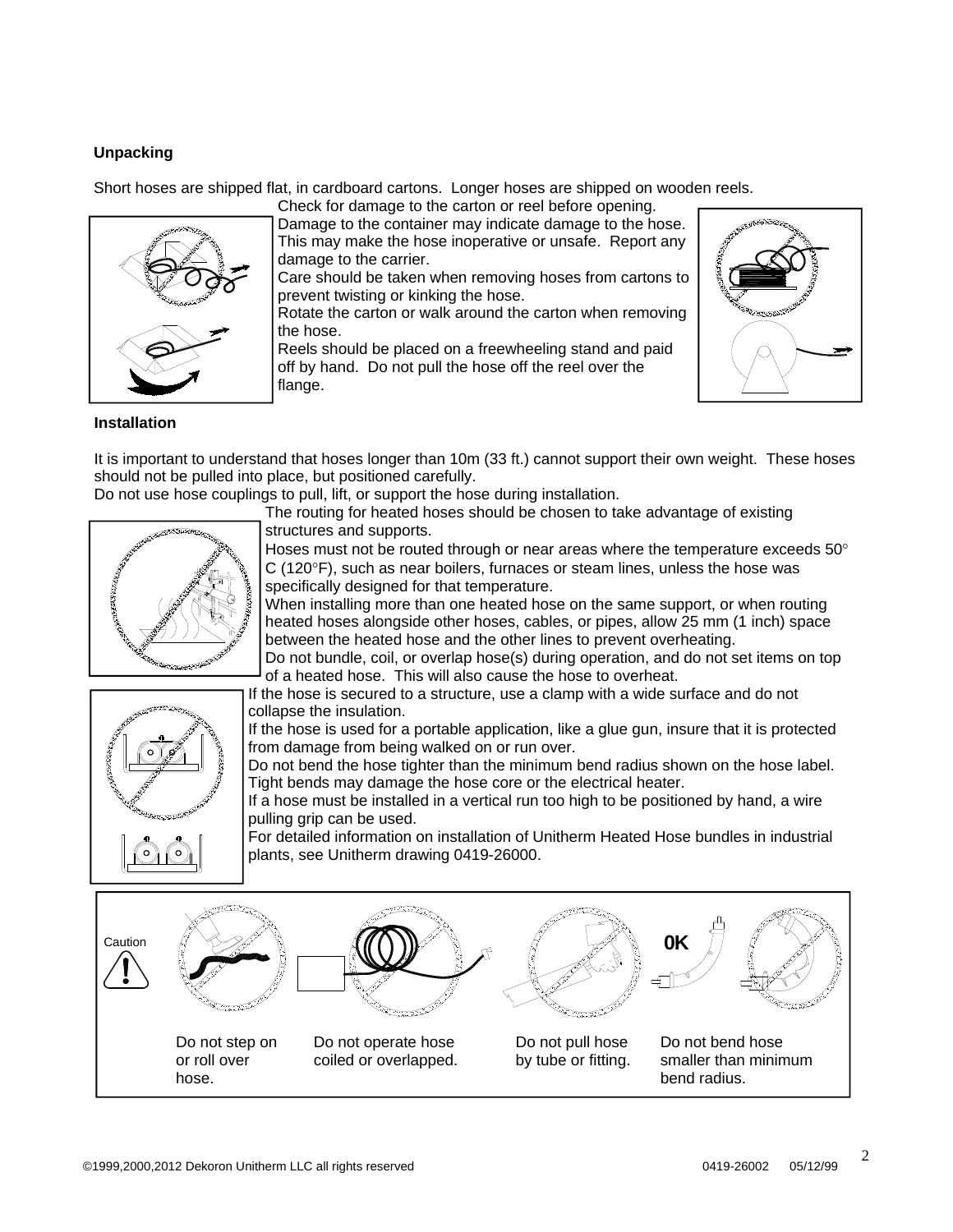#### **Electrical Connection**

#### Tags and Labels

Labels and tags at both ends of the hose that tell about the hose design and operation.

The label shows the model number, design number, voltage, total current draw, total heating power in watts. The tag shows the color code for the power and messenger wires in the bundle. Review the labels before connecting the hose to power. Wiring the hose incorrectly can cause an electrical short circuit and damage the hose.

**Do not operate the hose at a voltage higher than shown on the label.** This will cause the hose to overheat.

Tags are attached to provide additional information on special designs. **Do not remove tags from heated hose. Caution** 

#### Electrical Wiring

Unitherm Heated Hoses can be supplied with insulated wire leads to connect to an approved terminal block in the customer's electrical control panel. The type of connector is specified by the design and customer requirements. Contact your Unitherm Representative if the correct electrical termination is not supplied on your hose The insulated conductors used in Unitherm Heated Hoses are rated at 200

C or higher, 600 VAC. The color code for the heater power wires is indicated on the tag affixed to the power sleeve. The protective earth connection is green with a yellow stripe and has a ring terminal to allow it to be attached to the customer's panel.



Heated Hoses, like all electrical equipment, should be connected to proper

overcurrent protection. The hose label will indicate the maximum operating power and current required for the hose to assist in selection of the proper fuse or circuit breaker size. Overcurrent protection should meet all electrical codes for the application and location.

Ground fault circuit protection may be required in some applications. This should be selected to meet required codes.



Wiring should be performed only by skilled persons. Dangerous voltages may be present in the customer's panel. Power to the hose or controller must be disconnected before performing any electrical maintenance.

Electrical circuits are tested prior to leaving the factory. The customer can confirm the heater resistance by testing across the power and neutral leads with a good resistance meter. The resistance should closely equal the supply voltage divided by the total current draw. These figures are printed on the hose label. There should be an open circuit between the power leads and ground. Improper readings should be investigated before powering the hose.

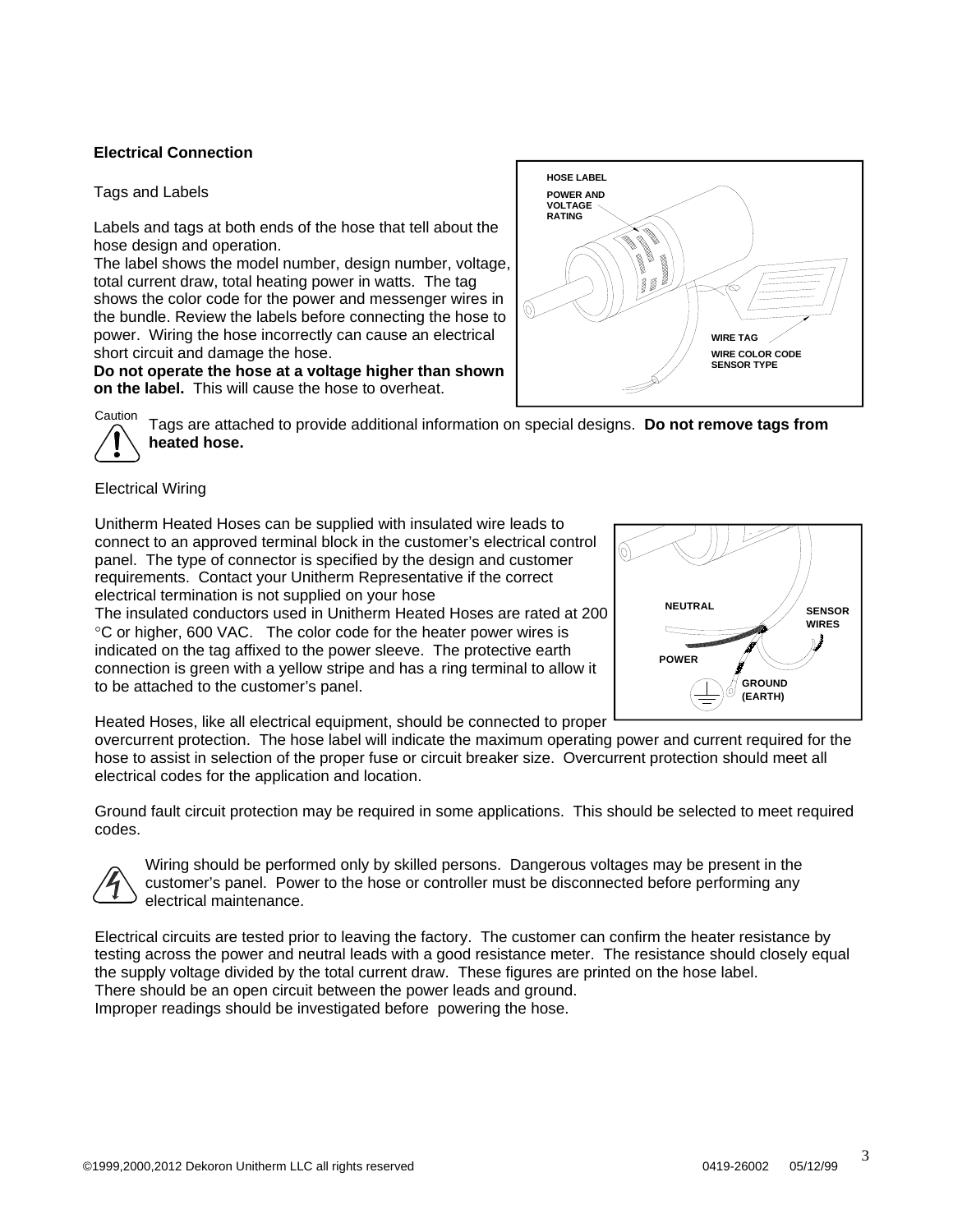#### **Temperature Sensors**

Unitherm bundles are supplied with a sensor to control the bundle temperature. The illustrations below show the most common types of sensors used in Unitherm bundles and how to determine which type is installed. Refer to the instructions for the temperature controller to insure that the proper type of sensor has been specified. These instructions will also show how to correctly connect the sensor to the temperature controller.

| RTD or<br><b>THERMISTOR LEADS</b> | <b>Sensor Type</b>     | <b>Lead Resistance</b> | (+) Leg Color | (-) Leg Color | <b>Lead Type</b>                 |
|-----------------------------------|------------------------|------------------------|---------------|---------------|----------------------------------|
|                                   | <b>Pt 100 RTD</b>      | 100-130 Ohms           | <b>Black</b>  | <b>Black</b>  | <b>Insulated Wires</b>           |
| TYPE J T/C                        | Type J<br>Thermocouple | $1-10$ Ohms            | White         | Red           | Wire pair with<br>overall jacket |
| TYPE K T/C                        | Type K<br>Thermocouple | $1-10$ Ohms            | Yellow        | Red           | Wire pair with<br>overall jacket |
|                                   | <b>Cust Supplied</b>   | Depends upon           | <b>Blue</b>   | <b>Blue</b>   | <b>Insulated Wires</b>           |

#### **Hydraulic Connection**

Model 210- Heated Hoses are supplied with bare tube ends which are connected directly to the customer's compression type fitting. This eliminates any potential leakage problems that can occur in some applications.

Model 220- and 230- Heated Hoses are supplied with JIC female swivel couplings, which are permanently connected to the hose core.



These couplings are supplied with a wrench hex behind the swivel fitting. Use 2 wrenches when coupling and uncoupling these hoses to prevent twisting the hose core.

Hoses used to convey hot wax, adhesive, or other similar materials must be uncoupled when hot.



Use extreme caution if uncoupling hoses filled with hot materials. Do

#### **Operation**

- Heated hoses must be connected to a temperature controller or thermostat for proper operation.
- Allow the hose to heat up fully before use. If the hose has been used to transport glue or other viscous fluids, the hose must be allowed to soak at the application temperature long enough to melt the material in the fittings. Failure to allow proper soak time may result in damage to the hose and possibly a break in the hose core.
- Do not cover the heated hose with additional insulation. This will cause the hose to overheat.
- Insure that the fluid entering the hose is at a temperature below the maximum use temperature of the hose, as called out on the hose label. Excessive fluid temperatures can damage the hose.

#### **Technical Assistance**

For additional information or technical assistance, please contact your Unitherm representative

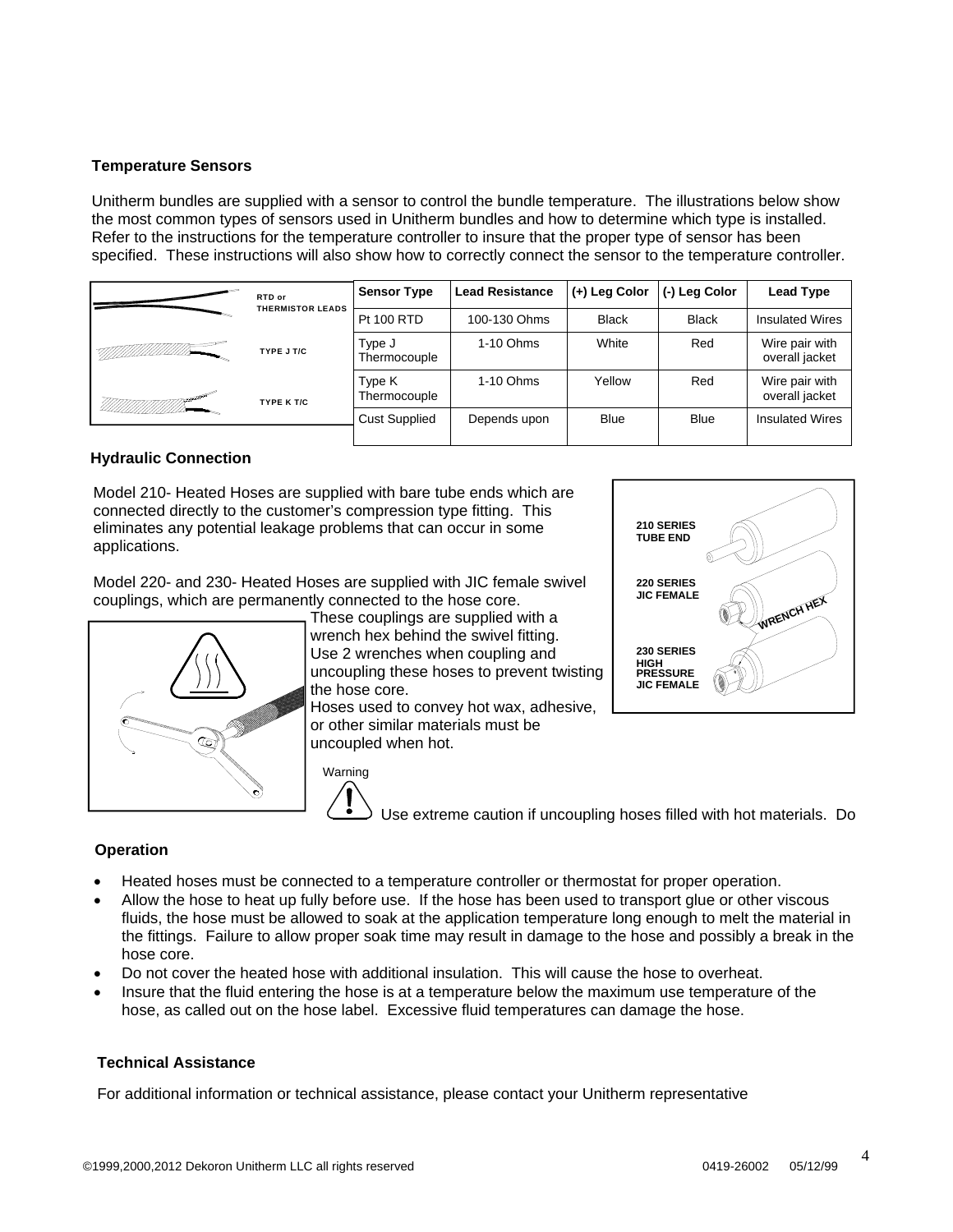#### **Glossary of Terms**

These are some of the special terms used in this manual.

Annular Convoluted This hose uses a series of ridges and valleys to improve the flexibility of larger diameters. The inside of the hose looks like an accordion. Cable Ties Metal or plastic self-fastening straps used to attach wires and cables to pipes and other support structures. Cable Tray Typically, a metal structure that looks like a ladder laid flat. Used to hold multiple heated hoses. Compression Fitting A replaceable hydraulic fitting use to connect tubing with a smooth outer diameter. The tube is captured by one or more rings that are pressed against a similar surface to seal the connection. Corrugated Steel Hose A flexible steel tubing product made by bending a steel tube in a series of waves. A metallic braid is added over the corrugated tube to allow the tube to be used at higher pressures. Felted Insulation **A** non-woven flexible thermal insulation made by bonding many layers of material together. No glues or binders are used in this insulation. Flange Fitting A permanent hydraulic fitting used on large diameter hoses and in some sanitary or pharmaceutical applications. The fitting is bolted or clamped to a mating fitting to provided the seal. Fleet End The discharge end of the hose. GFCI Ground Fault Circuit Interrupter - A device used to open the electrical circuit in case of damage or loss of electrical insulation. Hazardous Locations Locations and areas classified by the Regulating Authority where there is an increased chance that fire or explosion could occur in normal and abnormal conditions. These areas generally require additional safety precautions for electrical Helically Convoluted This hose uses a series of ridges and valleys to improve the flexibility of larger diameters. The inside of the hose looks like a screw thread. JIC Fitting  $\blacksquare$  A permanent hydraulic fitting used on all sizes of hose. The fitting features a 37° tapered seat. Also known as the "AN" fitting. This fitting is excellent for liquids and gasses. Messenger Wire A wire or cable that is installed in the hose but used to sense or control a device at the fleet end of the hose. Ordinary Locations Locations and areas classified by the Regulating Authority where there is no increased chance that fire or explosion could occur in normal and abnormal PFA A high temperature fluoropolymer resin used in tubing. This material has a temperature rating of  $450^{\circ}F(232^{\circ}C)$  and is inert to most chemicals. Pipe Fitting A tapered screw-type hydraulic fitting used in fluid applications. The seal is provided by contact between mating screw threads. This fitting is not recommended for gas applications.